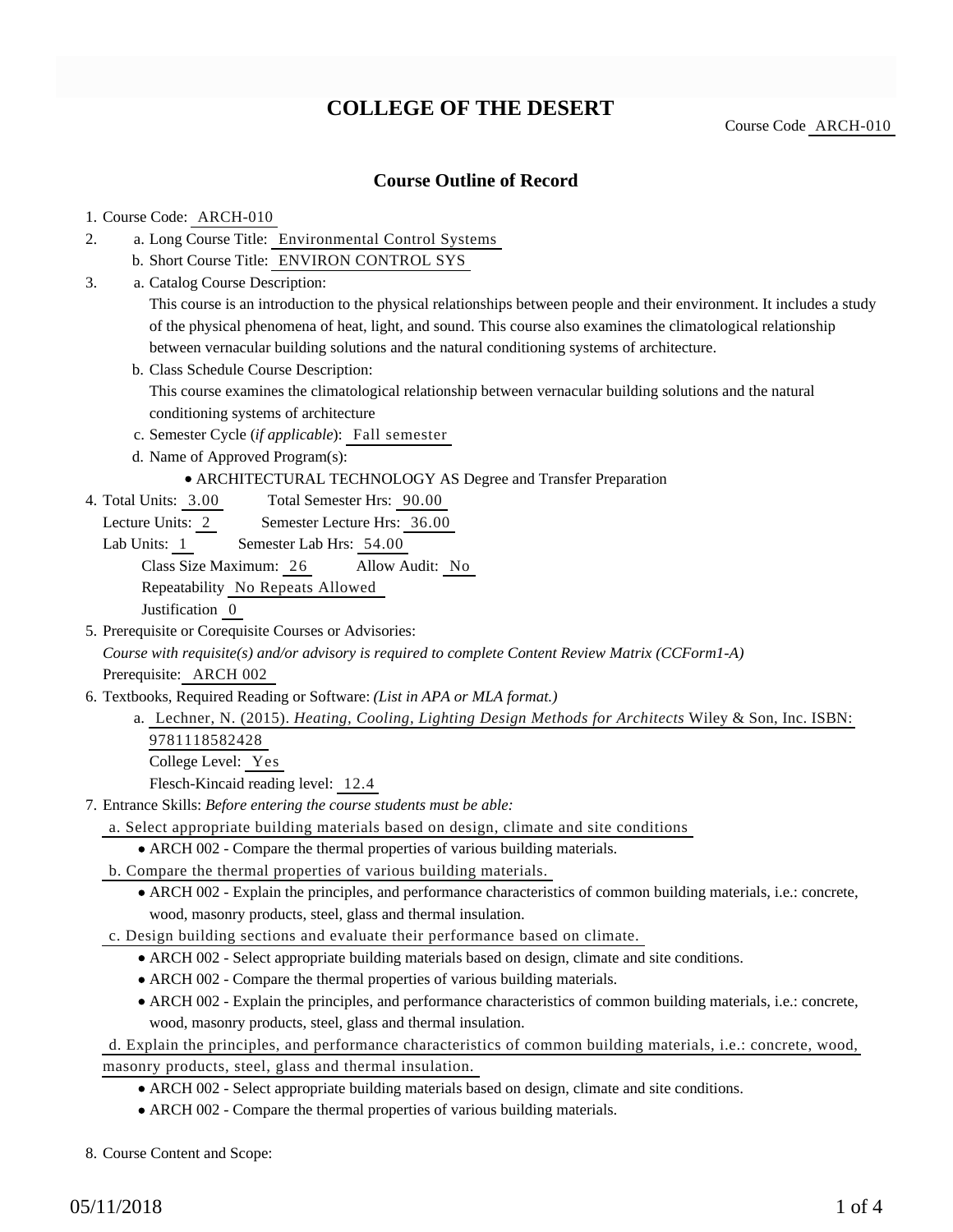## ARCH 010-Environmental Control Systems

#### Lecture:

- a. Introduction to Environmental Tempering
- b. Influences of the physical environment on architectural form
- c. Quantification of desirable conditions of the internal physical environment
- d. Principles of environmental control systems in architecture
- e. Need and requirements for control systems
- f. Micro-computer applications as a design tool
- g. Thermal properties and characteristics of building materials
- h. Development of student 'Design Manual'

#### Lab: *(if the "Lab Hours" is greater than zero this is required)*

a. Information research b. Data gathering, analysis and implementation c. Research on "green" material and methods of construction

#### 9. Course Student Learning Outcomes:

1.

Analyze climate data to determine architectural design strategies. (Cognitive)

#### 2.

Identify and evaluate architectural responses to issues of climate, site resources, energy, comfort and aesthetic quality. (Cognitive)

#### 3.

Validate the significance of climate adapted architecture. (Affective)

10. Course Objectives: Upon completion of this course, students will be able to:

a. Cite the role of the built environment in the global view, national and regional

b. Demonstrate an understanding of the statutory requirements for energy conserving architecture in the State of California.

c. Demonstrate an understanding of how sustainable architecture can be achieved in the 4-climate zones

d. Cite examples of how heat, light, and sound contribute to the experience and comfort in architectural spaces

e. Discuss the significance of climate adapted architecture.

f. Demonstrate the principles of heat, light, and sound and how they affect architectural form and human comfort.

g. Research and analyze climate data to determine architectural design strategies.

h. Identify and evaluate critical climate, resource and comfort issues for thermal, lighting, and acoustic environments.

i. Evaluate and choose appropriate architectural responses to issues of climate, site resources, energy, comfort and aesthetic quality.

11. Methods of Instruction: *(Integration: Elements should validate parallel course outline elements)* 

- a. Discussion
- b. Lecture
- c. Observation

#### Other Methods:

a. Lecture, films, slides, overhead projections b. Weekly, group 'pin ups' with critiques c. Classroom discussions based on reading assignments d. Demonstrations of micro-computer applications of appropriate software e. Demonstrate Title 24 State of California Energy Compliance f. Critique of student presentations g. Design Manual as a student reference

12. Assignments: (List samples of specific activities/assignments students are expected to complete both in and outside of class.) In Class Hours: 90.00

Outside Class Hours: 72.00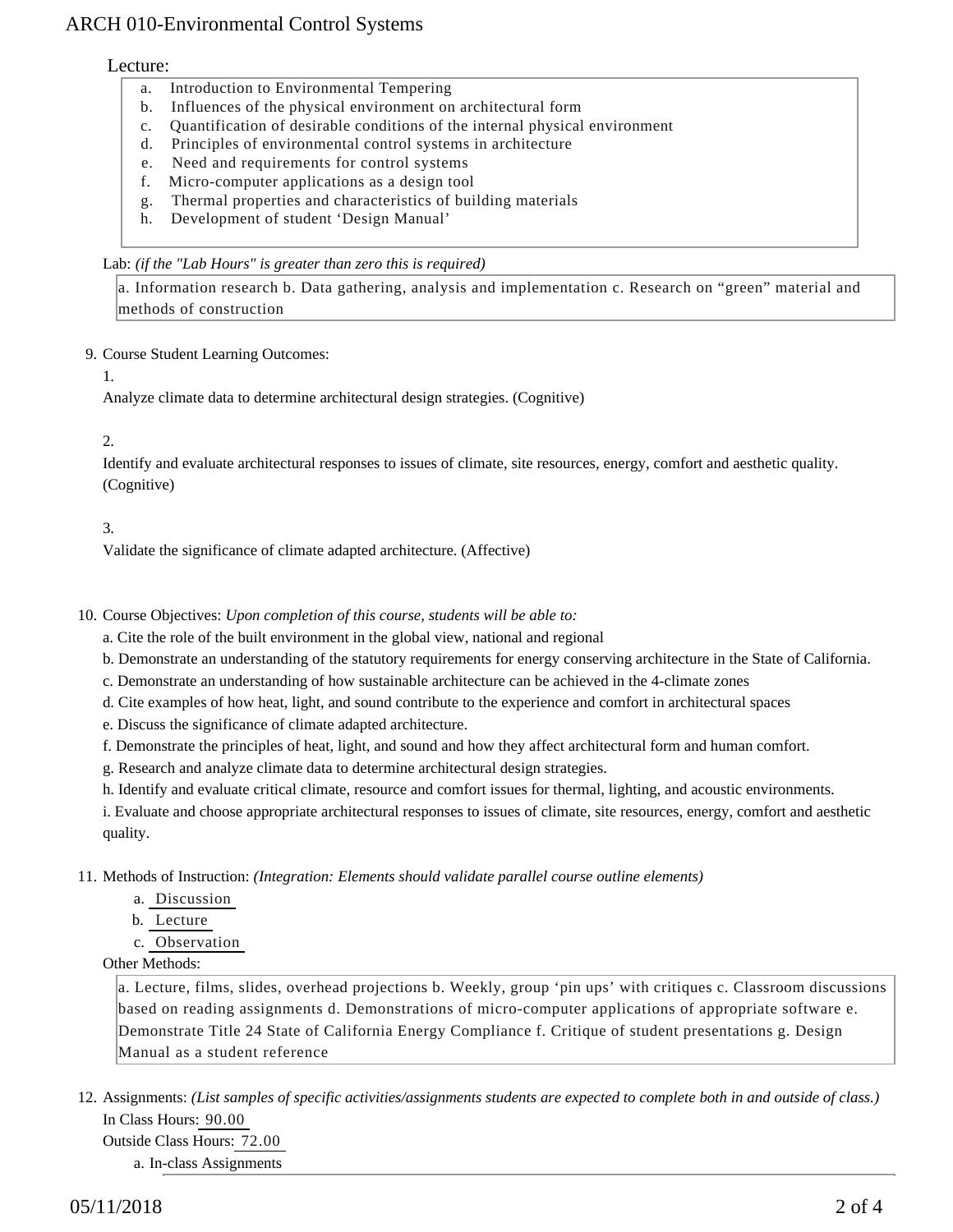## ARCH 010-Environmental Control Systems

- 1. Reading assignment from required text and/or instructor "handouts"
- 2. Prepare for classroom discussions on environmental control strategies
- 3. Prepare for critiques of weekly design "problems"
- 4. Complete Title 24 Energy Compliance projects/problems
- 5. Develop and maintain a Design Manual as a weekly reference
- b. Out-of-class Assignments
	- 1. Reading assignment from required text and/or instructor "handouts"
	- 2. Prepare for classroom discussions on environmental control strategies
	- 3. Prepare for critiques of weekly design "problems"
	- 4. Complete Title 24 Energy Compliance projects/problems
	- 5. Develop and maintain a Design Manual as a weekly reference
- 13. Methods of Evaluating Student Progress: The student will demonstrate proficiency by:
	- Critiques
		- Desk Critique and class Critique
	- Computational/problem solving evaluations
	- Presentations/student demonstration observations
	- Self/peer assessment and portfolio evaluation
- 14. Methods of Evaluating: Additional Assessment Information:

a. Weekly assignments b. Clarity and usefulness of Student Design Manual c. Mid-term project d. Participation in studio and classroom discussions e. Final project f. Written assignments

- 15. Need/Purpose/Rationale -- All courses must meet one or more CCC missions.
	- PO Career and Technical Education

Fulfill the requirements for an entry- level position in their field.

Apply critical thinking skills to execute daily duties in their area of employment.

Apply critical thinking skills to research, evaluate, analyze, and synthesize information.

Exhibit effective written, oral communication and interpersonal skills.

Transfer to a higher level learning institution

IO - Critical Thinking and Communication

21. Grading Method *(choose one)*: Letter Grade Only

Apply principles of logic to problem solve and reason with a fair and open mind.

 Summarize, analyze, and interpret oral and written texts, with the ability to identify assumptions and differentiate fact from opinion.

#### 16. Comparable Transfer Course

| <b>University System</b>                                             | <b>Campus</b>             | <b>Course Number</b> | <b>Course Title</b>  | <b>Catalog Year</b> |  |
|----------------------------------------------------------------------|---------------------------|----------------------|----------------------|---------------------|--|
| 17. Special Materials and/or Equipment Required of Students:         |                           |                      |                      |                     |  |
| <sup>18.</sup> Materials Fees:                                       | <b>Required Material?</b> |                      |                      |                     |  |
| <b>Material or Item</b>                                              |                           |                      | <b>Cost Per Unit</b> | <b>Total Cost</b>   |  |
| 19. Provide Reasons for the Substantial Modifications or New Course: |                           |                      |                      |                     |  |
| Periodic Course Review                                               |                           |                      |                      |                     |  |
| 20.<br>a. Cross-Listed Course ( <i>Enter Course Code</i> ): N/A      |                           |                      |                      |                     |  |
| b. Replacement Course (Enter original Course Code): N/A              |                           |                      |                      |                     |  |
|                                                                      |                           |                      |                      |                     |  |